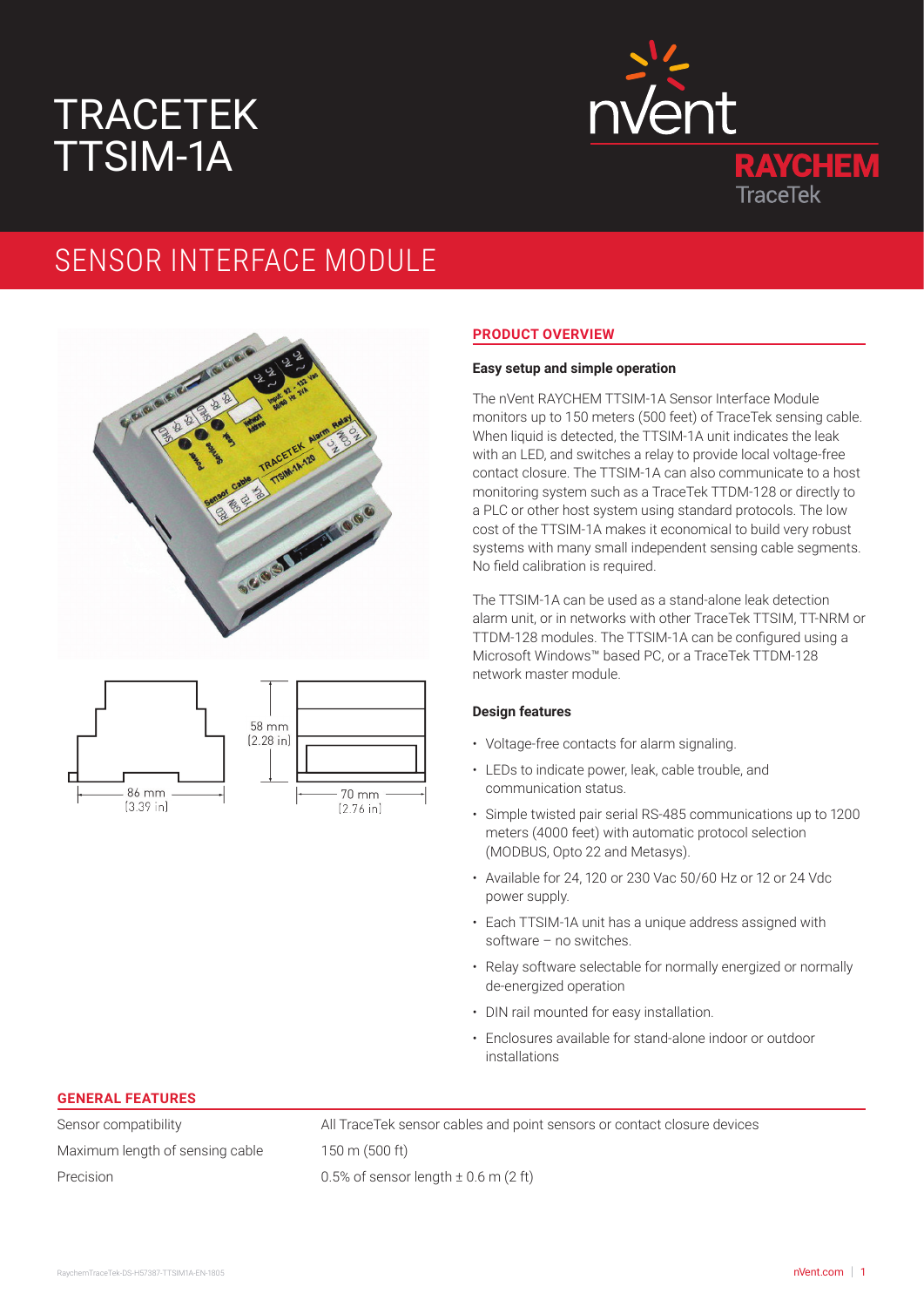#### **ENVIRONMENTAL RATINGS**

| Storage temperature   | $-18^{\circ}$ C to 60 $^{\circ}$ C (0 $^{\circ}$ F to 140 $^{\circ}$ F) |
|-----------------------|-------------------------------------------------------------------------|
| Operating temperature | 0°C to 50°C (32°F to 122°F)                                             |
| Humidity              | 5% to 95% non-condensing                                                |

#### **POWER REQUIREMENTS**

| TTSIM-1A            | 22 to 26 Vac, 50/60 Hz, 3 W (SELV level for Europe) |                                                  |
|---------------------|-----------------------------------------------------|--------------------------------------------------|
| <b>TTSIM-1A-120</b> |                                                     | 92 to 132 Vac, 50/60 Hz, 3 W                     |
| <b>TTSIM-1A-230</b> |                                                     | 216 to 253 Vac, 50/60 Hz, 3 W                    |
| TTSIM-1A-12VDC      |                                                     | 12 Vdc +/- 10%, 2 W                              |
| TTSIM-1A-24VDC      |                                                     | $24$ Vdc +/- 10%, 2 W                            |
| Wire sizes          |                                                     | #22 AWG to #14 AWG (0.5 to 2.5 mm <sup>2</sup> ) |

#### **ORDERING INFORMATION**

| <b>Catalog number</b>   | <b>Part number</b>                                            | <b>Description</b> |  |
|-------------------------|---------------------------------------------------------------|--------------------|--|
| TTSIM-1A                | P000000046                                                    | 24 Vac TTSIM-1A    |  |
| <b>TTSIM-1A-120</b>     | P000000047                                                    | 120 Vac TTSIM-1A   |  |
| TTSIM-1A-230            | P000000048                                                    | 230 Vac TTSIM-1A   |  |
| TTSIM-1A-12VDC          | P000000899                                                    | 12 Vdc TTSIM-1A    |  |
| TTSIM-1A-24VDC          | P000000906                                                    | 24 Vdc TTSIM-1A    |  |
| <b>SERIAL INTERFACE</b> |                                                               |                    |  |
| Network configuration   | RS-485 two wire network, 9600 baud, addressable from 1 to 127 |                    |  |
| Communication protocol  | Modbus®, OptoMux™ or Johnson Controls Metasys™                |                    |  |
| <b>RELAY CONTACTS</b>   |                                                               |                    |  |

### Type Form C (SPDT) Action Software selectable; normally energized or normally de-energized; alarm on leak; leak or fault; or leak, fault or service Rating 2 Amps maximum, 250 Vac or 30 Vdc(30 V SELV level max for Europe)